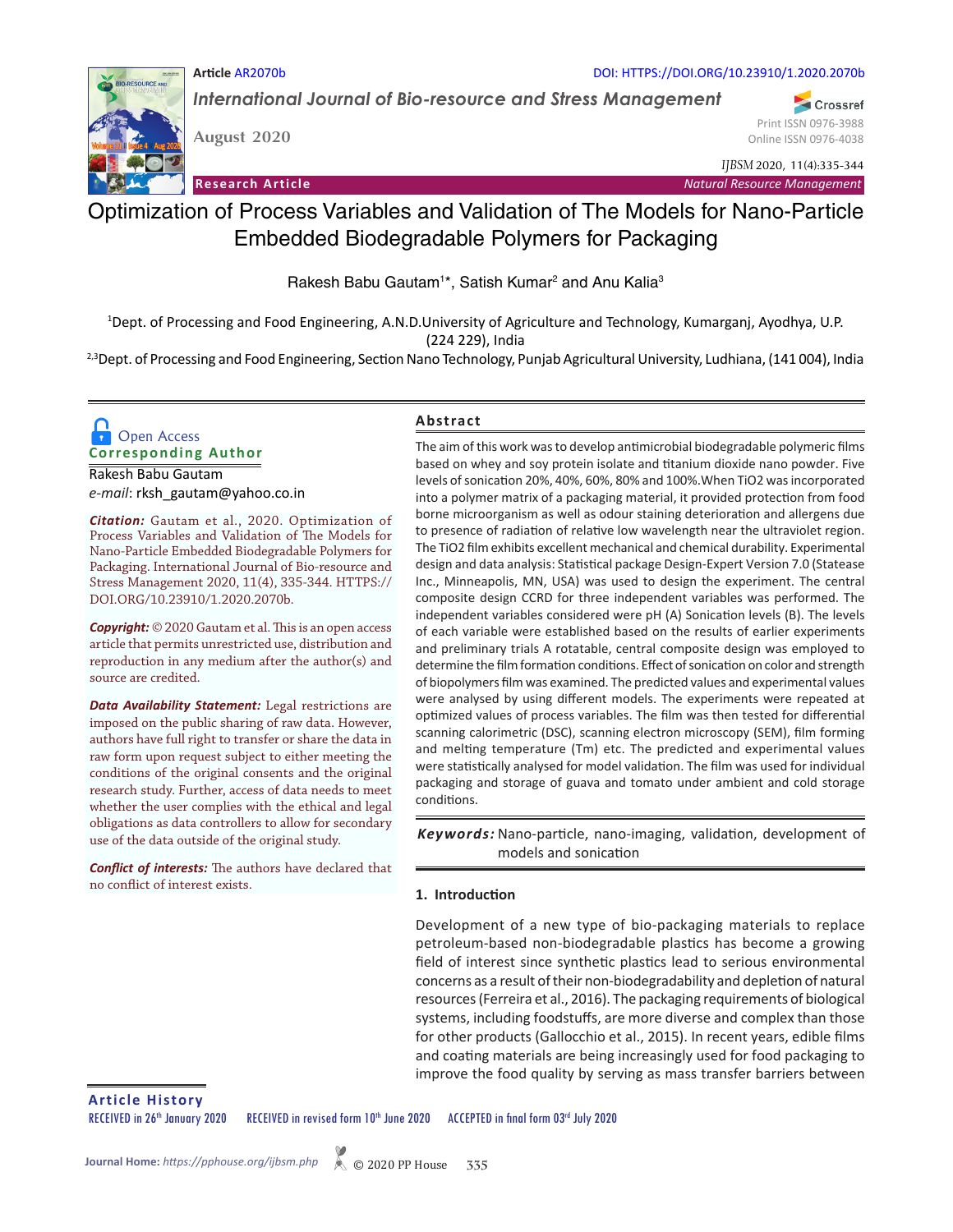food components and the surrounding environment (Ashley, 1994; Cha and Chinnan, 2004). Food package should protect the products against physical hazards and environmental elements such as water vapour, gases, and odours; a combination of structural design and material selection should meet the requirements. An adequate selection of packaging materials can prevent food quality loss by providing barrier, or otherwise protective features (Campose et al., 2011), and enhancing food quality and shelf life (Gennadios, 2002).

Biodegradable whey protein isolate, glycerol, titanium dioxide blend films were developed and characterised as a function of different levels (0, 20, 40, 60, 80 and 100). Results were showed that water vapour permeability, moisture content, moisture absorption and water solubility decreased with increasing sonication level. Mechanical tests revealed the plasticising effect of nano particles on bio-film. Application of sonication to whey protein isolate films solution significantly increased tensile strength and elongation at break (Gautam and Kumar, 2016).

Environmentally friendly thermoplastic nanocompositewere successfully developed using a colloidal suspension of chitin whiskers as a filter to reinforce soy protein isolate plasticsthe chitin whiskers, having lengths of 500±50 nm and diameter of 50±10 nm on average, were prepared from commercial chitin by acid hydrolysis. The dependence of morphology and properties on the chitin whiskers content in the range from 0 to 30 wt % for the glycerol plasticized SPI nanocomposite was investigated by dynamic mechanical thermal analysis, SEM, swelling equipment, and tensile testing. The result indicate that the string interaction between filters and SPI matrix play an important role in reinforcing the composite without interfering with their biodegradability. The SPI / chitin whisker nanocomposite at 43% relative humidity increased in both tensile strength and young's modulus from 3.3 Mpa for the SPI sheet to 8.4 Mpa and 26 Mpa for the SPI sheet to 158 Mpa, respectively. further, incorporating chitin whiskers into the SPI matrix leads to an improvement in water resistance for the SPI based nanocomposite (Lu et al., 2004).

Research and development of bio-nanocomposite materials for food applications such as packaging and other food contact surfaces is expected to grow in the next decade with the advent of new polymeric materials and composites with inorganic nano-particles. This article reviews different types of new bio-based materials, such as edible and biodegradable nanocomposite films, their commercial applications as packaging materials, regulations and future trends. Special emphasis is given to the advantages of nanotechnology application in order to improve the mechanical and oxidation stability, the barrier properties, and eventually the biodegradability of conventional polymeric matrices. (Sorrentino et al., 2007).

The physicochemical properties of nano-materials, including size, shape (Kinnear et al., 2017) structure (Zhang et al.,

2015), rigidityand surface modification, are closely linked to the delivery efficiency and the release profile of drugs. Organic macromolecular compounds obtained by polymerisation, polycondensation, polyaddition or any similar process from molecule with a lower molecular weight or by chemical alteration of natural macro-molecular compounds. (Kirwan et al., 2015).

The coating surfaces with active nanomaterials to provide protective functions (*e.g.* AgNPs for antibacterial packaging) (Carbone, 2016) fillers to improve mechanical properties of packaging (*e.g.* nanoclays) (Majeed et al., 2013); sensing materials to develop methods for in situ monitoring of food quality and safety, ideally attached to or included in packaging (*e.g.* TiO<sub>2</sub> for O<sub>2</sub> sensing)

Gelatin films were cross-linked, respectively, by ferulic acid and tannin acid obtained from plant kingdom. Influences of concentrations of cross-linking agents and pH values of film-forming solution on the mechanical properties, swelling properties and water vapor permeability of gelatin films were investigated in details. And influence of storage time on the properties of treated gelatin films was studied as well. UV-Vis absorption spectra and scanning electron microscopy (SEM) were applied to observe the changes of gelatin films after modified in order to explore primarily cross-linking mechanism (Cao et al., 2007).

Novel citric acid (CA) modified starch-carboxymethyl cellulose (CMC)-montmorillonite (MMT) bio-nanocomposite films were prepared by casting method. X-ray diffraction (XRD) test showed that the 001 diffraction peak of nanoclay was shifted to lower angles in the bio-nanocomposites and it may be implied that the clay nanolayers formed an intercalated structure. However, completely exfoliated structure formed only in the pure starch-MMT nanocomposites (without CA and CMC). At the level of 7% MMT, the composite films showed the lowest solubility (7.21%). The MMT addition at content of 7% (w/w), caused to increase in ultimate tensile strength (UTS) by more than threefold in comparison to starch-CMC biocomposites (Almasi et al., 2009).

Chitosan-based composites play an important role in food packaging applications and can be used either as films or as edible coatings. Due to their high costs and lower performance (i.e., lower barrier against water vapour, thermal, and mechanical properties) when compared to the traditional petroleum-based plastics, the use of such biopolymers in large-scale is still limited. Several approaches of chitosan composites in the packaging industry are emerging to overcome some of the disadvantages of pristine polymers. Thus, this work intends to present the current trends and the future challenges towards production and application of chitosan composites in the food packaging industry (Souza et al., 2020).

Concerns on environmental waste problems caused by non-biodegradable petrochemical-based plastic packaging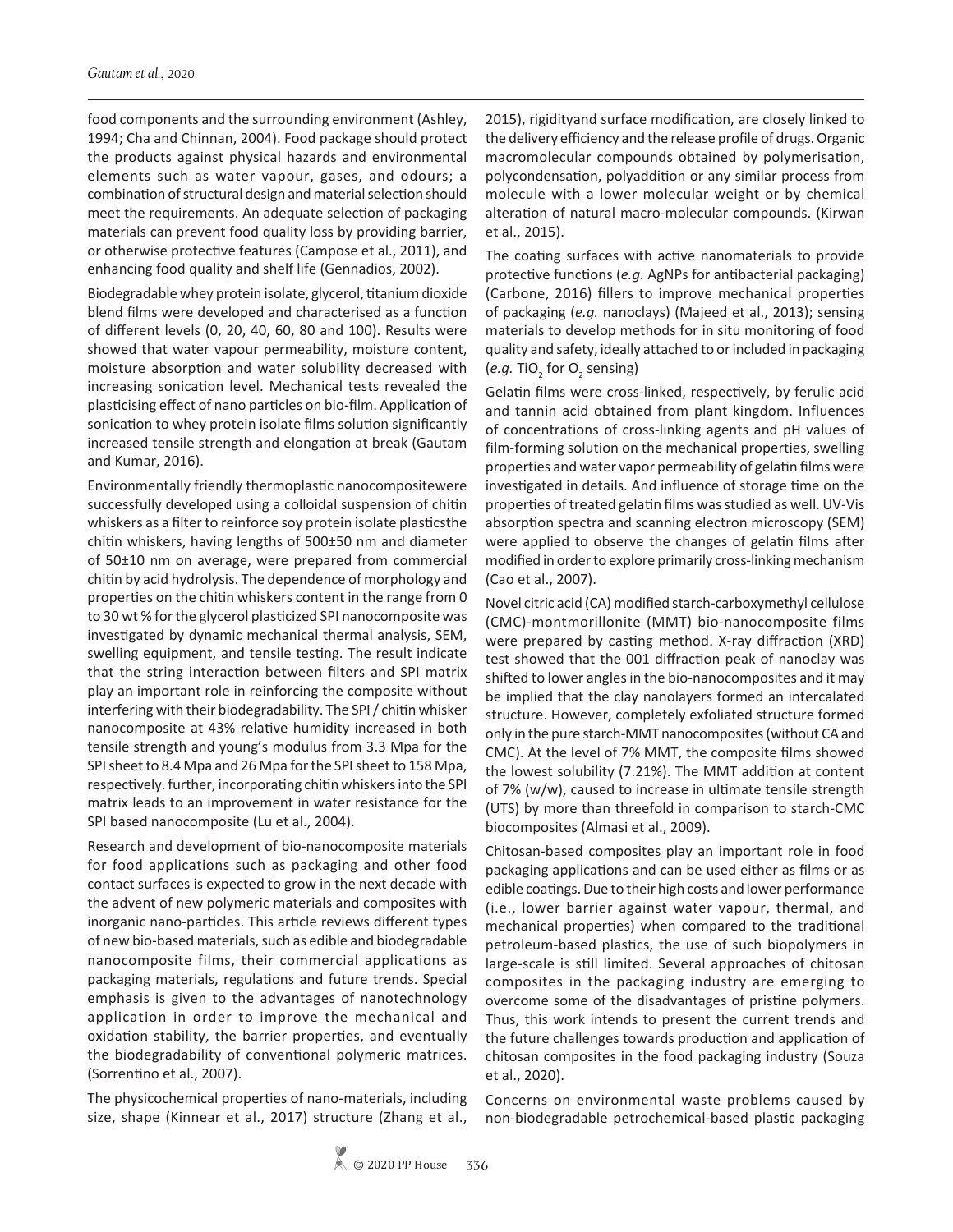materials as well as consumers' demand for high quality food products has caused an increasing interest in developing biodegradable packaging materials using annually renewable natural biopolymers. However, inherent shortcomings of natural polymer-based packaging materials, such as low mechanical properties and low water resistance, are causing a major limitation for their industrial use. The recent advent of nanocomposite technology raised renewed interest in the use of natural biopolymers in food packaging applications. Polymer nanocomposites, especially natural biopolymerlayered silicate nanocomposites, exhibit markedly improved packaging properties due to their nanometer size dispersion. (Liu et al., 2010) These improvements include increased mechanical strength, gas barrier, and water resistance without sacrificing the biodegradability and optical clarity of the packaging material. Additionally, biologically active ingredients can be added to impart the desired functional properties to the resulting packaging materials. Such biopolymer-based nanocomposite packaging materials with bio-functional properties have huge potential for application in the active food packaging industry (Sothornvit et al., 2009).

The modification of soy protein isolate (SPI) with different amounts of a naturally occurring cross-linking agent (genipin, Gen) and glycerol used as plasticizer was carried out in this work. The films yielded were cast from heated and alkaline aqueous solution of SPI, glycerol and Gen and then dried in an oven. Total soluble matter, water vapor permeability and mechanical properties were improved by adding small amounts of Gen. These properties were not significantly affected (P P 0.05) by additions exceeding 2.5% (w/w of SPI). The opacity and cross-linking degree were linearly increased with the addition of Gen, whereas the swelling ratios in water were decreased. All the films were submitted to degradation under indoor soil burial conditions and the weight loss of the films was measured at different times. This study revealed that the film biodegradation time can be controlled or modified from at least 14 to 33 days. The tests performed showed the potential of Gen to improve the SPI film properties, in which the possibility of employing such new films as biodegradable food packaging was raised (Gonzalez et al., 2011).

The bio films were prepared using fixed level of TiO<sub>2</sub> (5%), SPI/WPI (5%) and glycerol contents, (1.5%). The TiO<sub>2</sub> was first dispersed into distilled water (100 ml) and stirred using a magnetic stirrer overnight to reach complete hydration/ swelling. Subsequently 5 g of SPI/ WPI was added to obtain an aqueous solution, followed by addition of 1.5 g of glycerol. The film solutions were heated at 90 °C for 15 min in a waterbath cooled to room temperature and degassed using a bath-type ultrasound sonicator. (Gautamand Kumar, 2016; Kadam et al., 2013). The film forming solutions were then spread onto levelled Teflon-coated sheet (24×30 cm<sup>2</sup>). The process conditions for development of film were optimized using numerical optimization techniques. (Gautam and Kumar, 2017) The main criteria for constraints optimization

were minimum weight of film, thickness of film, moisture absorbance, moisture content, water solubility & WVTR and maximum possible, viscosity of film solution, area of film, tensile strength, and elongation at break and GTR of the film(Gautam and Kumar, 2015, Kumar et al,2010). In order to optimize the process conditions for development of biopolymeric film by numerical optimization techniques, equal importance of '3' was given to process parameters (viz. pH levels and sonication levels) and responses (i.e. value of film thickness, area of film, weight of film, L value, a\* value, b\* value, viscosity of film solution, moisture absorbance, moisture content, water solubility, tensile strength, elongation at break, WVTR and GTR). (Gennadios et al., 1993b) The conditions were experimentally verified with deviation of + 0.1%. The optimum conditions for pH and sonication level for both films were 8.5 and 60 respectively. Corresponding to these value of process variables of SPI based film, the value of responses viz. weight of film, thickness of film, area of film, L value, a\* value, b\* value , viscosity of film solution, moisture absorbance, moisture content, water solubility, tensile strength, elongation at break, WVTR and GTR were 13.8005 g, 0.0418 mm, 400.0000 cm<sup>2</sup>, 84.8846, -4.2000, 9.36154, 31.8353 mpa-s, 7.0602%, 22.0738%, 47.0915%, 4.6500, 90.3346, 165.7970×10<sup>-11</sup> g/m<sup>2</sup>s and 2.9300×10<sup>-8</sup> m cc m-2 day respectively. The overall desirability for SPI based film was 0.955. Similarly the value of responses of WPI based film viz. weight of film, thickness of film, area of film, L value, a\* value, b\* value, viscosity of film solution, moisture absorbance, moisture content, water solubility, tensile strength, elongation at break, WVTR and GTR were 10.77 g, 0.0325 mm, 412.465 cm<sup>2</sup>, 89.7854, -4.47855, 6.76785, 32.9019 mpa-s, 5.23059%, 18.575%, 45.8256%, 4.1880 Mpa, 49.8250%,167.2270×10<sup>-11</sup> g/m<sup>2</sup>s and 2.6307×10<sup>-8</sup>m cc m<sup>-2</sup> day respectively. The overall desirability of WPI based film was 0.923. Thus, biopolymers fulfil the environment concerns but they show some limitations in terms of performance like thermal resistance, barrier and mechanical properties, associated with costs. Moreover, this kind of packaging materials needs more research in the form of value addition like the introduction of smart and intelligent molecules Duncan, 2011). Biodegradable packaging was prepared which was found very much environment friendly and easily available protein were used. These types of packaging may be set a future for the human being.

#### **2. Materials and Methods**

Experimental design and data analysis: Statistical package Design-Expert Version 7.0 was used to design the experiment. The central composite design CCRD for three independent variables was performed. The independent variables considered were pH (A) Sonication levels (B). The levels of each variable were established based on the results of earlier experiments and preliminary trials a rotatable, central composite design was employed to determine the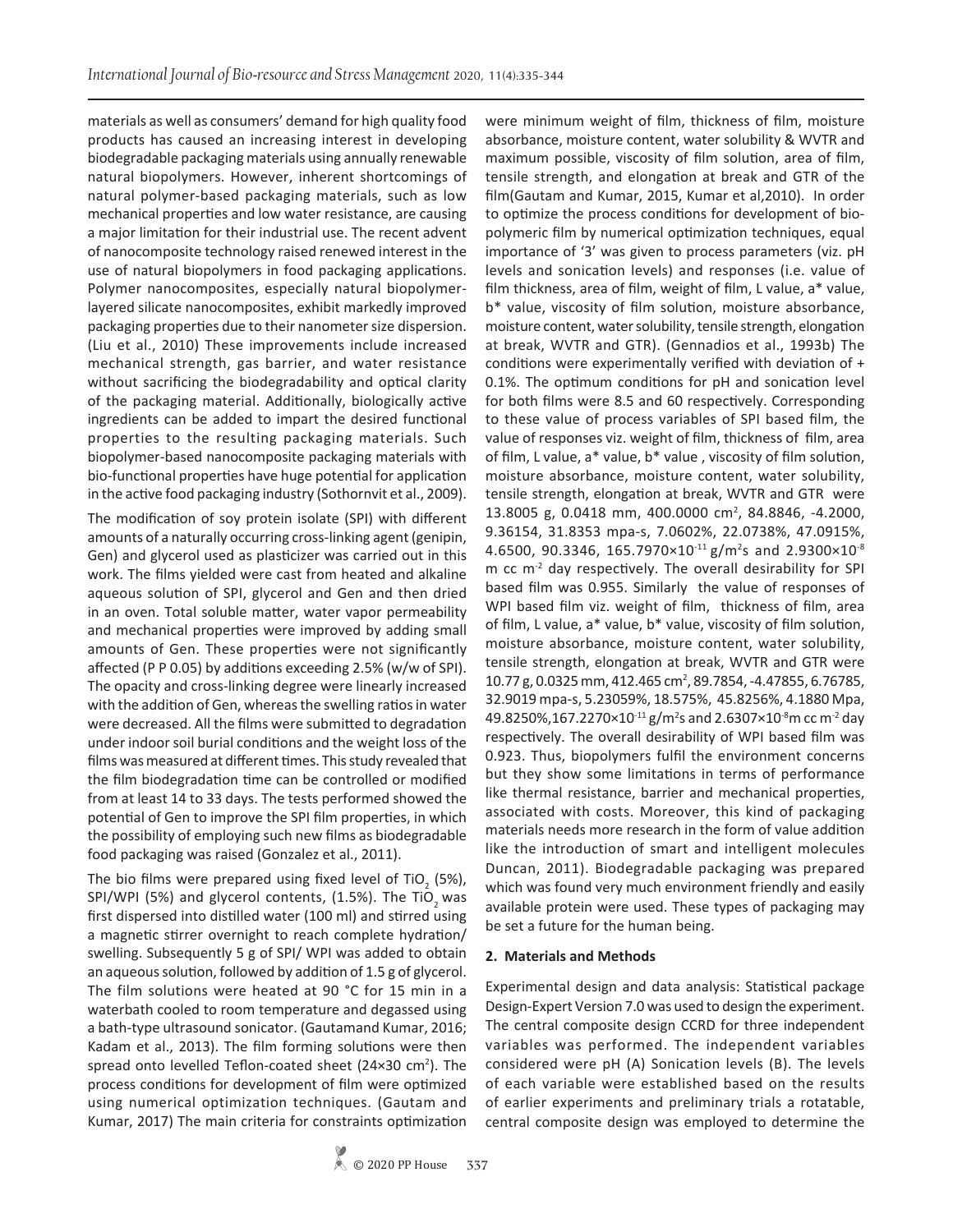film formation conditions. Experiments were randomized in order to minimize the systematic bias in observed responses due to extraneous factors. Dependent variables were specific film thickness, area of film, moisture content, moisture absorption and viscosity of film forming solution. Response surface methodology was applied for experimental data, for generation of contour plots and for statistical analysis of experimental data. The analysis of variance (ANOVA) tables were generated for each of the response functions. When TiO2 was incorporated into a polymer matrix of a packaging material, it provided protection from food borne microorganism as well as odour staining deterioration and allergens due to presence of radiation of relative low wavelength near the ultraviolet region. The TiO2 film exhibits excellent mechanical and chemical durability in the visible and near infrared region. Incorporation of TiO2 into synthetic plastic matrix to increase the bio-degradability has been investigated. Procedure for development of bio-film: The WPI films were prepared using fixed level of TiO2 (5%) WPI (5%) and glycerol contents, (1.5%). The control film solution was prepared by dissolving 5 g of WPI in 100 ml distilled water with 1.5 g of glycerol. In the preparation of WPI film solutions, TiO2 was first dispersed into distilled water (100 ml) and stirred using a magnetic stirrer overnight to reach complete hydration/swelling. Subsequently 5 g of WPI was added to obtain an aqueous solution, followed by addition of 1.5 g of glycerol. The film solutions were heated at 90°C for 15 min in a water bath cooled to room temperature and degassed using a bath-type ultrasound sonicator. The cast films were dried onto levelled Teflon-coated sheet (24×30 cm<sup>2</sup>) at an ambient temperature (20-25 °C, 50  $\pm$  5% RH) for 2 days and then peeled off from surface and stored for further analysis. Determination of film characteristics Film solution parameters: Temperatures of the solution were recorded by mercury thermometer after sonication process and just before spreading the solution on Teflon-coated glass plates. Electronic balance (FX400 FCOSET) was used to measure weight of film solution as well as films so formed. Its least count was found to be 0.001g. Viscosity of solution: Viscosity of WPI based film was determined by using Bohlin 100 Rheometer. Two ml of sample was placed between the plates of rheometer and the gap between the plates was adjusted to 100 µm. The viscosity of the solution was obtained at the temperature 30 °C. For viscosity determination shear rate of 37 1s-<sup>1</sup> was taken. Thickness and area of film: Thickness of the developed packaging film was measured with the help of digital micrometer with sensitivity of ±0.001 mm. The measurements of thickness were carried out on different location each of film and average values were determined. After drying of film the length and width were measured by scale and area was determined. Moisture content: The moisture content (MC) of films so formed was determined by measuring the weight of films before and after drying in a laboratory oven (Shimaz, Iran) at 105±1 °C.

The film was dried until constant weight was reached. The

observations were replicated thrice MC =  $\{(Wi-Wf)/Wi\} \times 100$ 

Where, Wi= initial weight of film, Wf= final weight of film Moisture absorption: Moisture absorption (MA) was measured according to the modified method. The dried sheets of 20×20 mm<sup>2</sup> were first conditioned at 0% RH (calcium sulphate) for 24 h. After weighing, they were conditioned in a desiccators containing calcium nitrite saturated solution at 25 °C to ensure a RH of 55%. The samples were weighed at desired intervals until the equilibrium state was reached. The MA of the samples was calculated by using the relationship

#### $TS = F/L \times W$

Where TS = tensile strength (MPa), F = Tension at break, L and W represents the length (mm) and with width (mm) of film sample respectively (Quing et al., 2009) Eb(%) =  $\frac{1}{2}$ b/lox 100 Where, Eb = represents the Elongation at break (%)  $\text{lb} =$ measured elongation at break (mm) lo = Original specimen length (mm), Water vapour permeability : Water vapour permeability (WVP) is a proportional constant assumed to be independent of the water vapour pressure gradient applied across the film. WVP was determined using Gravimetric method as per ASTM E 96 using aluminium cups (5). About 50 cm<sup>2</sup> dia sample were sealed on the aluminium cups containing highly hygroscopic fused CaCl<sub>2</sub>. Samples surface areas of film was sealed using hot wax. Before placing the samples in the humidity chamber, samples were kept at room temperature and weight was noted down. The sealed cups were kept in chamber at a temperature 38 ±1 °C at 90% RH. Water vapour transmission rate (WVTR)=Slope x area of sample (gm/m2 / day) Gas transmission rate: The packaging film samples were cut in to circular shape using the templates supplied with permeability cell. Oxygen transmission rate (OTR) of the films was determined according to ASTM-D 1484 standard using permeability cell (Model CS-135; C, Custom Scientific Instruments). The samples to be tested for OTR were placed between the disc using six equally spaced bolts after placing filter as support on the upper disk and a rubber gasket to fit the pressure tightly. The cell consisted of a glass capillary in a vertical position to an opening in the centre of the upper disc. Oxygen was supplied from a cylinder at a constant pressure to the bottom inlet of the cell. A short plug of mercury, contained in the capillary, was displaced upward by the permeating gas through the packaging material. An electro-mechanical vibration was used to avoid friction to the movement of plug. Optical characteristics: Hunter colorimeter was used for the measurement of color (Optical properties) of the developed packaging film. The three dimensional scale L\*, a\* b\* was used. L\* is the lightness coefficient, ranging from 0 (black) to 100 (white), a\* represents greenness (-ve) and redness (+). While b\* represents yellowness (+ve) and blueness (-ve), C represents Chroma H represents Hue angle. The sample was placed in the sample cup. The deviation of the color of the sample to standard was also observed and recorded in the computer interface.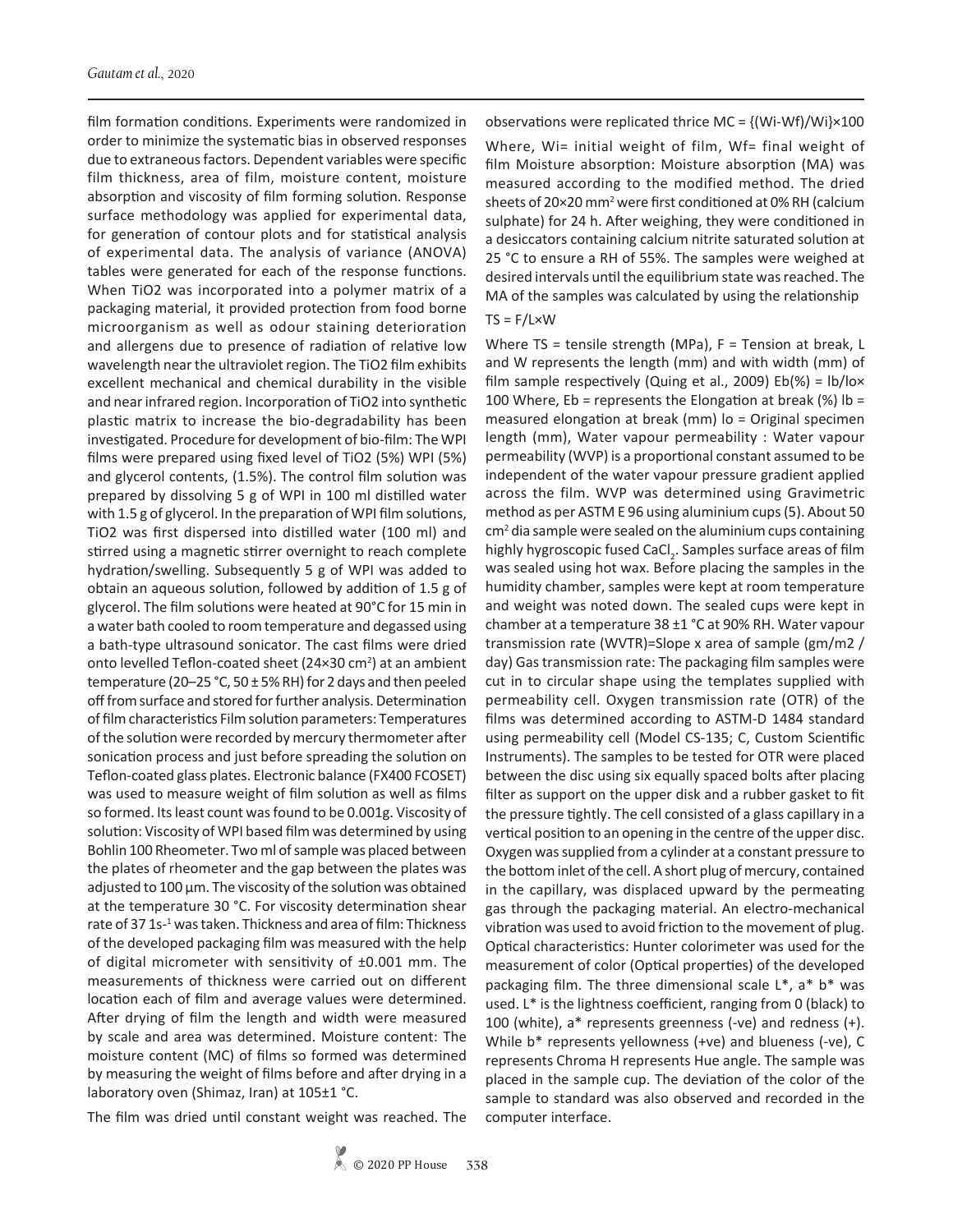The measurements were replicated thrice. E, C and H were determined using the following relationship

## DE=(DL 2+Da 2+Db 2)

Where DE=Color change, DL= L control film-L treated film Da=a\* control film-a\* treated film, Db=b\* control film -b\* treated film. C=a\*2+b\*2 H=Arctan (a\*/b\*) Where H is denoted hue angle and C Thermal characteristics : Thermal properties of the composite films were measured using differential scanning calorimetry (DSC) equipment (Mettler Toledo, DSC1 Star System). A 10 mg film sample was cut into small pieces and placed into a sample pan of DSC equipment. An empty aluminium pan as reference was used. Samples were scanned at a heating rate of 10 °C min-1 between temperatures ranging from 0 to 250 °C. The nitrogen gas was used as the purge gas at a flow rate of 20 ml min-1. The melting point (Tm) was calculated as the temperature where the peak of the endotherm occurs. The Tm of the each film was determined in triplicate and the results were averaged. Statistical analysis: Design Expert 7.0 was used for optimization of process parameters and prediction of optimised values of responses. Duncan's multiple ranges test were used to compare the difference among mean values of film specimens' properties at the level of (0.05).

## **3. Results and Discussion**

## *3.1. Validation of model*

The predicted values (optimum values of responses given by RSM) were compared with experimental values (experimental conducted at optimum process parameters with pH: 8.5 and sonication level: 60% using statistical technique as per data given in Table 1 to 3. There was non-significant difference in thickness, weight, 'b' value (color), moisture absorbance, moisture content tensile strength, elongation at break and GTR of both the film at 5% level of significance where as significant difference was observed in water solubility and WVTR of both the films. There was non significant difference in area of the film; viscosity of film solution in SPI based film and 'a' value in WPI film. There was significant difference in 'a' value in SPI based film and area of film, viscosity of film solution in WPI film.

## *3.2. Characterization of the bio-polymeric film*

# *3.2.1. Thermal characteristics*

The  $T_m$  (C) of films decreased with increase in pH and sonication levels. The value of  $T_m$  (°C) of the developed film at optimized input variable (pH: 8.5 and sonication level: 60%) was 70 and 67 ( $^{\circ}$ C) for SPI and WPI based films respectively. The Tm of the control film (without Tio2 and sonication) was much higher (85 °C) compared with developed film; thereby resulting in easy and early degradation of the film. In another study, thermo grams demonstrate partial miscibility of nano-TiO $_2$  and SPI at the molecular level for any given concentration ratio. No phase separation was observed (separation of Tg or

melting peaks) because the miscibility of nano-TiO<sub>2</sub> and SPI remained homogenous during heating cycle. If mixtures of polymer and nano-TiO<sub>2</sub> were immiscible, the mixture would exhibit two Tg and Tm corresponding to the two pure phases (Ghasemolou et al., 2011)

## *3.2.2. Bio-degradability*

Titanium dioxide embedded SPI and WPI films were taken for test of bio-degradability. The effect of TiO<sub>2</sub> in weight loss was found non significant. The biodegradability was lower and gradually decreasing in first 40 to 60 days as shown figure 1. Therefore bio-degradability was high. Most of the film parts digested after 140 days. Polymer-based products are required biodegrade on a controlled way: natural polymer (like rubber, lignin, and humus) and synthetic polymer like polyolefin biodegrade following an oxo-biodegradation mechanism (Arvanitoyannis, 1999) and consequently cannot satisfy the rapid mineralization criteria required for standard biodegradation. Here this film fits into criteria of biodegradability.



Figure 1: Biodegradability of nano –particle embedded biopolymers films

## *3.2.3. Nano-imaging (SEM)*

Scanning electron microscopy showed the strength and structure (compactness). The structure was homogeneous and showed scattering of particle throughout the film. A strong bond between molecule and fine structure developed was observed due to sonication.

Phan et al. (2005) observed that casting SPI and WPI films were transparent, homogenous and flexible with light yellow and white colour. The surface was compact structure without any pores and cracks. This may results from formation of strong and homogeneous surfaced SPI and WPI films with TiO<sub>2</sub> particles without sonication had different structure compared to control films. There were coagulation and some big particles were collected at different places, which mean a weak structure. This showed that the strength and structure of film get stronger and compact with sonication treatment. Zolfi et al. (2014) observeda uniform distribution of TiO<sub>2</sub> nanoparticles at 1 and 3% weight loading levels as shown by using scanning electron microscopy (SEM) micrographs.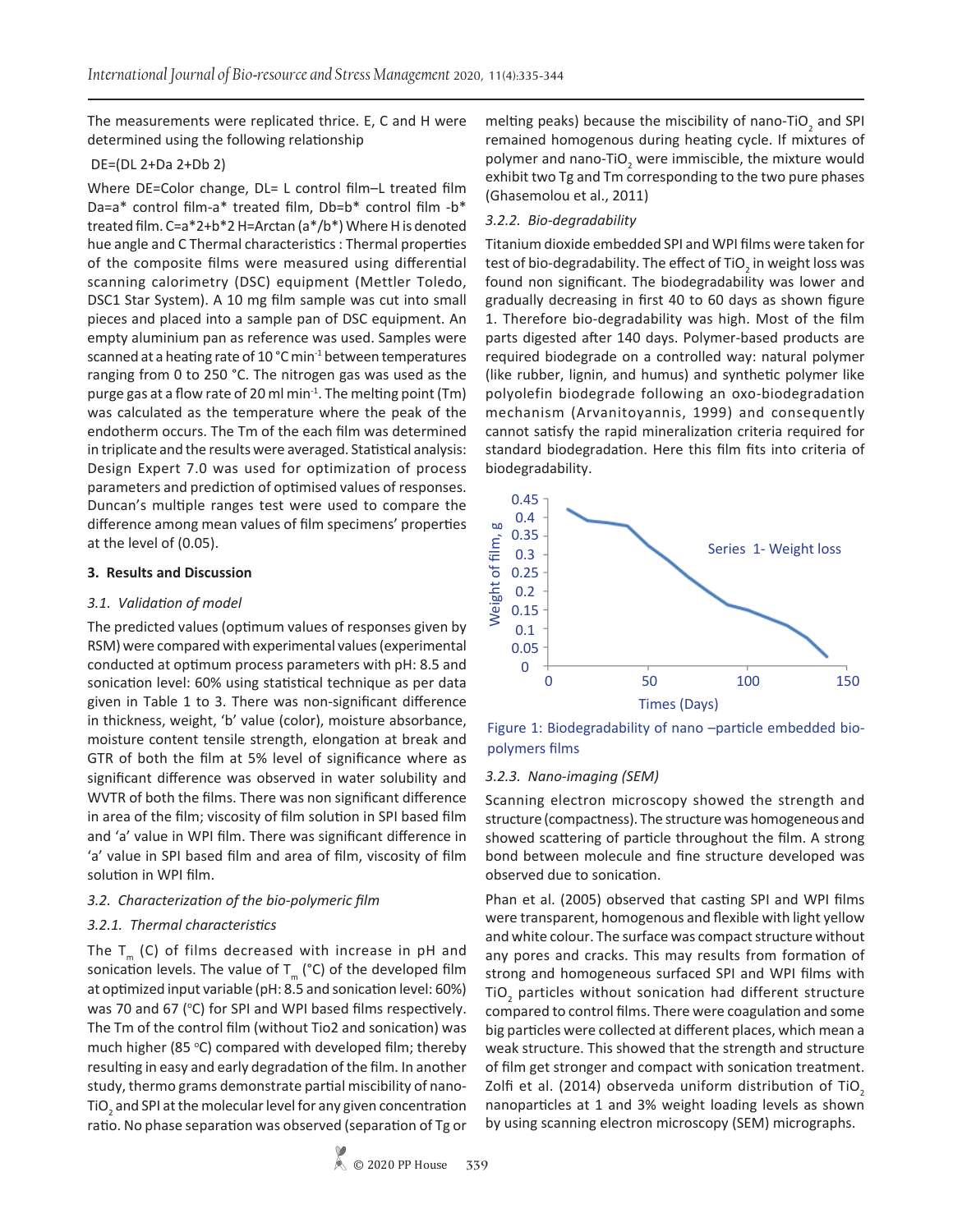\* P: pH; S: Sonication levels

## *3.3. Effect of bio-polymeric film on shelf life and quality of fruits and vegetables*

# *3.3.1. Physiological loss in weight*

The films resulted in significant decreased in PLW in uni-packed tomato and guava fruits compared to unpack especially under cold storage conditions. This was due to combined effect of film and temperature. PLW was 13.24 and 3.54% in control

and SPI packed tomato after 16 days of cold storage. The corresponding values in guava were 14.67 and 4.05%. The WPI film has lower effect on PLW compared to SPI as indicated by PLW of 15.72 and 7.34% in tomato and 16.24 and 7.85% in guava in control and packed fruits as shown in Figure 2. The effect of film on reducing PLW under ambient condition was quite lower as indicated by PLW of about 17 to 23% in both

|                | Soy protein isolate film               |                                                                                                                                                  |        |
|----------------|----------------------------------------|--------------------------------------------------------------------------------------------------------------------------------------------------|--------|
| 1              | Weight (g)                             | $13.80 - 0.66 \times P - 1.23 \times S + 0.94 \times P^* \times S^*$                                                                             | 0.6687 |
| 2              | Film thickness (mm)                    | $0.042 - 4.268E - 004 \times P - 0.013 \times S - 2.500E - 003 \times P \times S - 2.025E - 003 \times P$<br>+4.475E-003 $\times$ S <sup>2</sup> | 0.9870 |
| 3              | Area $(cm2)$                           | 400.00-4.25×P+43.67×S+1.50×P×S+24.63×P2+3.63×S <sup>2</sup>                                                                                      | 0.8797 |
| 4              | L value                                | 109.09079-1.92530×P-0.13068×S                                                                                                                    | 0.7382 |
| 5              | a* value                               | -7.62509+0.37831×P +3.49112E-003×S                                                                                                               | 0.1011 |
| 6              | b <sup>*</sup> value                   | 2.53047+0.62332×P+0.022598×S                                                                                                                     | 0.3489 |
| 7              | Viscosity of film solution (mpa-s)     | 31.84+0.25×P+4.19×S                                                                                                                              | 0.6071 |
| 8              | Moisture absorbance (%)                | 7.06-1.90×P-0.81×S+0.39×P×S+1.13×P <sup>2</sup> -0.40×S <sup>2</sup>                                                                             | 0.9105 |
| 9              | Moisture content (%)                   | 22.07-2.22×P-2.71×S                                                                                                                              | 0.5344 |
| 10             | Water solubility (%)                   | 69.55823-1.82486×P-0.11592 S                                                                                                                     | 0.8325 |
| 11             | Tensile srength (Mpa)                  | $-3.05183 + 1.48472 \times P + 0.016709 \times S + 5.00000E - 004 \times P \times S - 0.079444$<br>$\times P^2 - 1.21094E - 004 \times S^2$      | 0.9730 |
| 12             | Elongation at break (%)                | 41.06112+5.48045×P+0.044828×S                                                                                                                    | 0.6641 |
| 13             | WVTR (×10-11 g m-2s)                   | 184.90720+0.64217×P-0.40948×S                                                                                                                    | 0.4679 |
| 14             | GTR $(x10-8 m cc m-2 day)$             | 0.76080+0.17143×P +0.011868×S                                                                                                                    | 0.6518 |
|                | Whey protein isolate film              |                                                                                                                                                  |        |
| 1              | Weight (g)                             | 12.65-0.22×P-1.30×S+1.10×P×S                                                                                                                     | 0.5692 |
| $\overline{2}$ | Film thickness (mm)                    | $0.035 - 4.571E - 004 \times P - 0.012 \times S - 3.000E - 003 \times P \times S - 4.250E - 004 \times P^2$<br>$+8.075E - 003 \times S^2$        | 0.9753 |
| 3              | Area $(cm2)$                           | 392.00+18.71×P+38.71×S+15.00×P×S-9.75×P <sup>2</sup> +0.25×S <sup>2</sup>                                                                        | 0.6514 |
| 4              | L value                                | 104.06124-1.27890×P-0.046766×S                                                                                                                   | 0.5244 |
| 5              | a <sup>*</sup> value                   | -8.90924+0.62273×P+0.091389×S-0.012500×P×S                                                                                                       | 0.2633 |
| 6              | b <sup>*</sup> value                   | 6.48-0.41×P+0.70×S+0.15×P×S-0.62×P <sup>2</sup> -0.31×S <sup>2</sup>                                                                             | 0.8068 |
| 7              | Viscosity of film solution (mpa-s)     | 29.06-0.82×P+3.30×S                                                                                                                              | 0.4841 |
| 8              | Moisture absorbance (%)                | 6.09-0.20×P-1.29×S+1.17×P×S-0.48×P <sup>2</sup> +1.28×S <sup>2</sup>                                                                             | 0.7584 |
| 9              | Moisture content (%)                   | 20.15-2.05×P-2.93×S                                                                                                                              | 0.6166 |
| 10             | Water solubility (%)                   | 64.61974-1.45832×P-0.10664×S                                                                                                                     | 0.7766 |
| 11             | Tensile srength (Mpa)                  | 2.45873+0.17522×P+4.00574E-003×S                                                                                                                 | 0.7605 |
| 12             | Elongation at break (%)                | 35.62643+1.05867×P +0.086786×S                                                                                                                   | 0.6884 |
| 13             | WVTR $(x10^{-11}$ g m <sup>-2</sup> s) | 247.76721-6.54248×P-0.41548×S                                                                                                                    | 0.5649 |
| 14             | GTR $(x10-8 m cc m-2 day)$             | $-0.44487 + 0.28755 \times P + 0.010524 \times S$                                                                                                | 0.9217 |

Film Characteristics **Equations** Equations **R**<sup>2</sup>

Sl. No.

#### Table 1: Equation predicting responses (Characterisctics) as affected by pH and sonication levels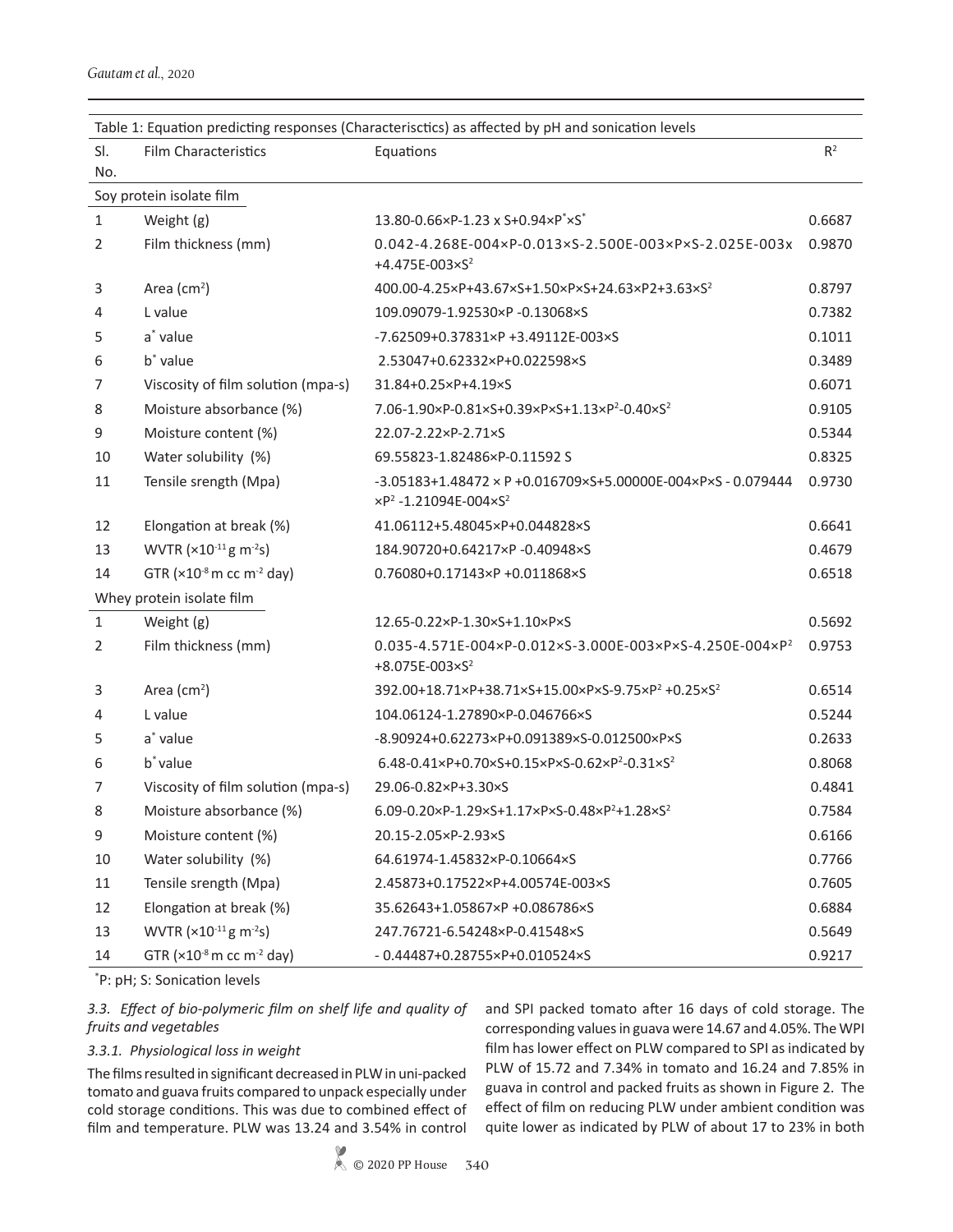| Table 2: Optimum values of process parameters and responses |          |             |             |   |                               |  |  |
|-------------------------------------------------------------|----------|-------------|-------------|---|-------------------------------|--|--|
| Parameters                                                  | Goal     | Lower limit | Upper Limit |   | Importance Optimization level |  |  |
| A. pH Level                                                 | In range | 7.0         | $10.0\,$    | 3 | 8.5                           |  |  |
| <b>B.</b> Sonication level                                  | In range | 20          | 100         | 3 | 60                            |  |  |
| Responses (SPI based film)                                  |          |             |             |   |                               |  |  |
| Weight (g)                                                  | Minimum  | 13.1000     | 16.4300     | 3 | 13.8005                       |  |  |
| Film thickness (mm)                                         | Minimum  | 0.0400      | 0.0460      | 3 | 0.0418                        |  |  |
| Area (cm <sup>2</sup> )                                     | Maximum  | 379.2900    | 450.7300    | 3 | 400.0000                      |  |  |
| L value                                                     | In range | 82.9200     | 92.2400     | 3 | 84.8846                       |  |  |
| a <sup>*</sup> value                                        | In range | $-5.1600$   | $-0.6000$   | 3 | $-4.2000$                     |  |  |
| b <sup>*</sup> value                                        | In range | 8.2400      | 13.5400     | 3 | 9.3615                        |  |  |
| Viscosity of film solution (mpa-s)                          | Maximum  | 29.9700     | 38.8200     | 3 | 31.8353                       |  |  |
| Moisture absorbance (%)                                     | Minimum  | 6.2100      | 9.1400      | 3 | 7.0602                        |  |  |
| Moisture content (%)                                        | Minimum  | 20.2700     | 28.8400     | 3 | 22.0738                       |  |  |
| Water solubility (%)                                        | Minimum  | 48.4300     | 52.0900     | 3 | 47.0915                       |  |  |
| Tensile srength (Mpa)                                       | Maximum  | 4.5700      | 4.8500      | 3 | 4.6500                        |  |  |
| Elongation at break (%)                                     | Maximum  | 87.0300     | 102.7100    | 3 | 90.3346                       |  |  |
| WVTR $(x10^{-11}$ g m <sup>-2</sup> s)                      | Minimum  | 156.1300    | 201.9800    | 3 | 165.7970                      |  |  |
| GTR $(x10-8 m cc m-2 day)$                                  | Maximum  | 2.8400      | 3.2600      | 3 | 2.9300                        |  |  |
| Responses (WPI based film)                                  |          |             |             |   |                               |  |  |
| Weight (g)                                                  | Minimum  | 9.0500      | 14.0900     | 3 | 10.7700                       |  |  |
| Film thickness (mm)                                         | Minimum  | 0.0290      | 0.0390      | 3 | 0.0325                        |  |  |
| Area $(cm2)$                                                | Maximum  | 380.6900    | 482.7500    | 3 | 412.4650                      |  |  |
| L value                                                     | In range | 87.2100     | 95.4900     | 3 | 89.7854                       |  |  |
| a* value                                                    | In range | $-6.2500$   | $-1.0600$   | 3 | $-4.4785$                     |  |  |
| b <sup>*</sup> value                                        | In range | 5.9800      | 8.2600      | 3 | 6.7678                        |  |  |
| Viscosity of film solution (mpa-s)                          | Maximum  | 29.3600     | 40.7300     | 3 | 32.9019                       |  |  |
| Moisture absorbance (%)                                     | Minimum  | 3.4100      | 8.6600      | 3 | 5.2305                        |  |  |
| Moisture content (%)                                        | Minimum  | 15.7200     | 24.8800     | 3 | 18.5750                       |  |  |
| Water solubility (%)                                        | Minimum  | 44.4000     | 51.1400     | 3 | 45.8256                       |  |  |
| Tensile srength (Mpa)                                       | Maximum  | 4.0900      | 4.5500      | 3 | 4.1880                        |  |  |
| Elongation at break (%)                                     | Maximum  | 48.4100     | 55.1400     | 3 | 49.8325                       |  |  |
| WVTR $(x10^{-11}$ g m <sup>-2</sup> s)                      | Minimum  | 176.5900    | 202.2600    | 3 | 167.2270                      |  |  |
| GTR ( $\times$ 10 <sup>-8</sup> m cc m <sup>-2</sup> day)   | Maximum  | 2.3900      | 3.5400      | 3 | 2.6307                        |  |  |

of the film. Physiological loss in weight in wrapped tomato significantly decreased and fruits were more firm than non wrapped tomatoes (Shetty et al., 1989 and Risse et al., 1985). However Shahnawaj et al. (2012) stated tomatoes wrapped in polyethylene bags have better quality in terms of weight loss, color and vitamin C content at red ripe stage

#### *3.3.2. Microbial load*

It was observed that microbial load increased with the duration of storage in control as well as packed fruits. The

microbial load in bio-film packed fruits was much lower compared with control. Again microbial load was much lower in packed fruits kept under cold storage condition. This was due to combined effect of film and temperature. The microbial load in guava at the end of 16<sup>th</sup> day of storage was 23.13 and 17.33 CFU/g under ambient condition and 9.33 and 7.00 CFU/g under cold storage condition in control and packed film respectively as shown in Figure 3. Similar effect was observed in WPI based film and the values were quite closer to SPI based film. The nanoparticles restricted microbial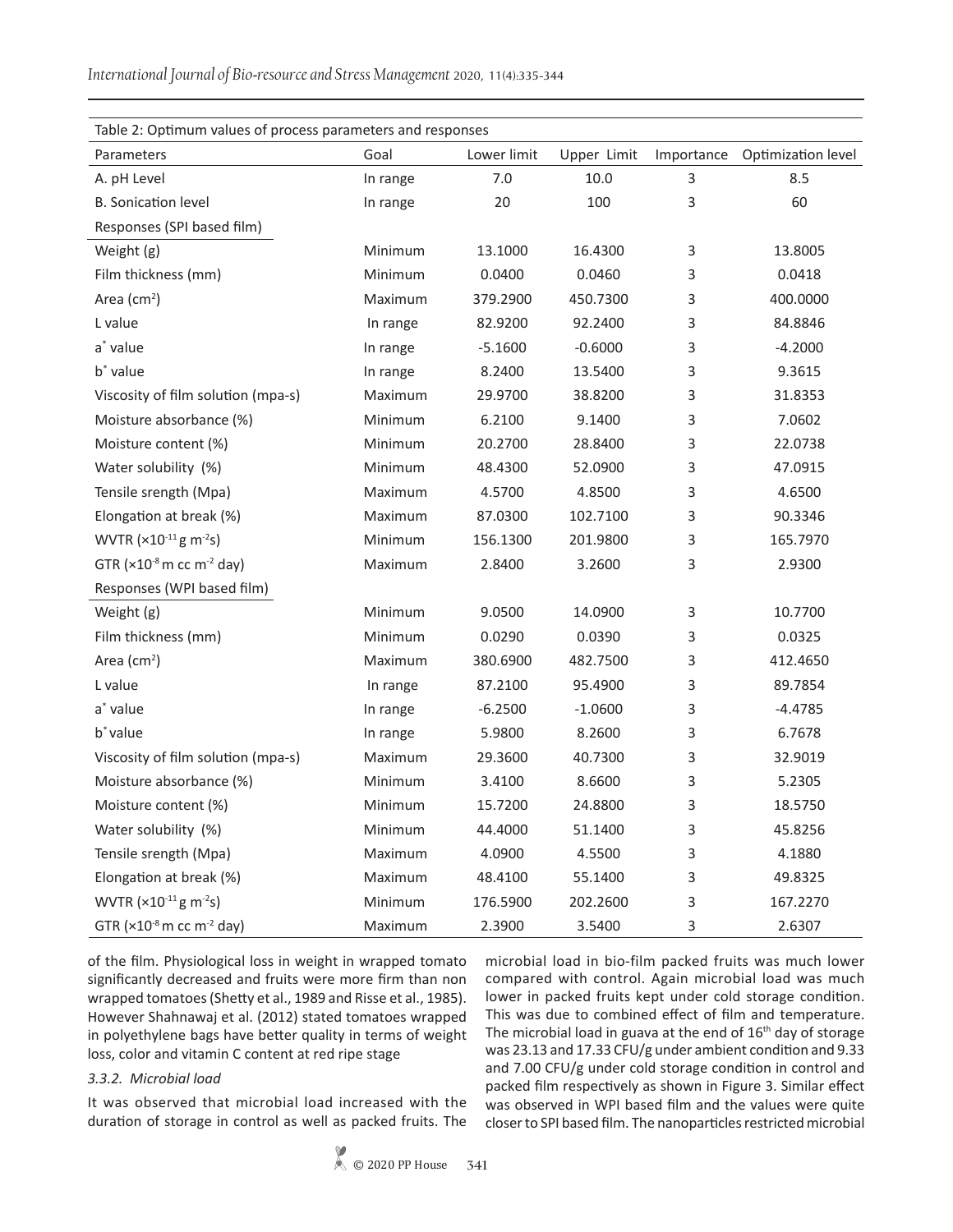

Figure 2: Physiological weight loss(5) during storage



Figure 3: Microbial load during storage

growth in stored product (Sothornvit et al., 2009). In bio-film packed and stored tomato relatively lower microbial load was observed. This may be due to types of crops. It showed the effect of packaging film and temperature on microbial growth. However the effect on WPI based film was higher compared to SPI based film. For example under cold storage condition microbial load of control and packed after 16 days of storage was 8.66 and 6.00 CFU/g and 8.66 & 6.66 CFU/g in SPI and WPI based film respectively.

#### *3.3.3. Optical characteristics*

Colour is an important attribute of fruits and vegetables. Colour attributes viz. L\*, a\* and b\* were recorded over the storage period. The colour was observed in terms of overall colour change (∆E) and intensity of colour (∆L). It was observed that bio film resulted in reduction in overall colour change under both storage conditions. Further the colour change in SPI based bio-film packed and stored under cold storage conditions was minimum compared with ambient conditions. This was due to combined effect of film and temperature. The overall colour change ( $\Delta$ E) of guava at the end of 16<sup>th</sup> day was 18.754 and 9.531 under ambient condition 10.351 and 7.258 under cold storage condition in control and packed film respectively. Similar effect was observed in WPI based film and the values were quite closer to SPI based film. Further in comparisons to guava, lower effect in overall colour change

| Table 3: Predicted and experimental values of responses      |           |           |                |  |  |  |  |  |  |  |
|--------------------------------------------------------------|-----------|-----------|----------------|--|--|--|--|--|--|--|
| Film characteristics                                         | Predicted | Experi-   | Significance   |  |  |  |  |  |  |  |
|                                                              | value     | mental    | difference     |  |  |  |  |  |  |  |
|                                                              |           | value     | $(p \le 0.05)$ |  |  |  |  |  |  |  |
| Soy protein isolate based film                               |           |           |                |  |  |  |  |  |  |  |
| Weight (g)                                                   | 13.8005   | 13.9400   | N              |  |  |  |  |  |  |  |
| Film thickness (mm)                                          | 0.0418    | 0.0410    | N              |  |  |  |  |  |  |  |
| Area $(cm2)$                                                 | 400.0000  | 406.6600  | N              |  |  |  |  |  |  |  |
| L value                                                      | 84.8846   | 86.6620   | Υ              |  |  |  |  |  |  |  |
| a* value                                                     | $-4.2000$ | $-4.3210$ | Y              |  |  |  |  |  |  |  |
| b <sup>*</sup> value                                         | 9.3615    | 9.4500    | N              |  |  |  |  |  |  |  |
| Viscosity of film                                            | 31.8353   | 30.7290   | N              |  |  |  |  |  |  |  |
| solution (mpa-s)                                             |           |           |                |  |  |  |  |  |  |  |
| Moisture absorbance<br>$(\%)$                                | 7.0602    | 7.1900    | N              |  |  |  |  |  |  |  |
| Moisture content (%)                                         | 22.0738   | 21.9200   | N              |  |  |  |  |  |  |  |
| Water solubility (%)                                         | 47.0915   | 45.8246   | Y              |  |  |  |  |  |  |  |
| Tensile srength (Mpa)                                        | 4.6500    | 4.6460    | N              |  |  |  |  |  |  |  |
| Elongation at break<br>$(\%)$                                | 90.3346   | 90.3560   | N              |  |  |  |  |  |  |  |
| WVTR $(x10^{-11}$ g m <sup>-2</sup> s)                       | 165.7970  | 187.6260  | Y              |  |  |  |  |  |  |  |
| GTR $(x10-8 m cc m-2$                                        | 2.9300    | 2.8800    | N              |  |  |  |  |  |  |  |
| day)                                                         |           |           |                |  |  |  |  |  |  |  |
| Responses (WPI based film)                                   |           |           |                |  |  |  |  |  |  |  |
| Weight (g)                                                   | 10.7700   | 11.0180   | N              |  |  |  |  |  |  |  |
| Film thickness (mm)                                          | 0.0325    | 0.0346    | N              |  |  |  |  |  |  |  |
| Area $(cm2)$                                                 | 412.4650  | 403.6600  | Y              |  |  |  |  |  |  |  |
| L value                                                      | 89.7854   | 88.4400   | Y              |  |  |  |  |  |  |  |
| a <sup>*</sup> value                                         | -4.4785   | $-4.3120$ | N              |  |  |  |  |  |  |  |
| b <sup>*</sup> value                                         | 6.7678    | 7.0210    | N              |  |  |  |  |  |  |  |
| Viscosity of film<br>solution (mpa-s)                        | 32.9019   | 29.8960   | Y              |  |  |  |  |  |  |  |
| Moisture absorbance<br>$(\%)$                                | 5.2305    | 5.3860    | N              |  |  |  |  |  |  |  |
| Moisture content (%)                                         | 18.5750   | 19.010    | N              |  |  |  |  |  |  |  |
| Water solubility (%)                                         | 45.8256   | 47.0945   | Y              |  |  |  |  |  |  |  |
| Tensile srength (Mpa)                                        | 4.1880    | 4.2630    | N              |  |  |  |  |  |  |  |
| Elongation at break<br>$(\%)$                                | 49.8325   | 49.4730   | N              |  |  |  |  |  |  |  |
| WVTR $(x10^{-11}$ g m <sup>-2</sup> s)                       | 167.2270  | 181.065   | Υ              |  |  |  |  |  |  |  |
| GTR $(x10^{-8} \text{ m } \text{cc } \text{m}^{-2})$<br>day) | 2.6307    | 2.6500    | N              |  |  |  |  |  |  |  |

Where, N: No; Y: Yes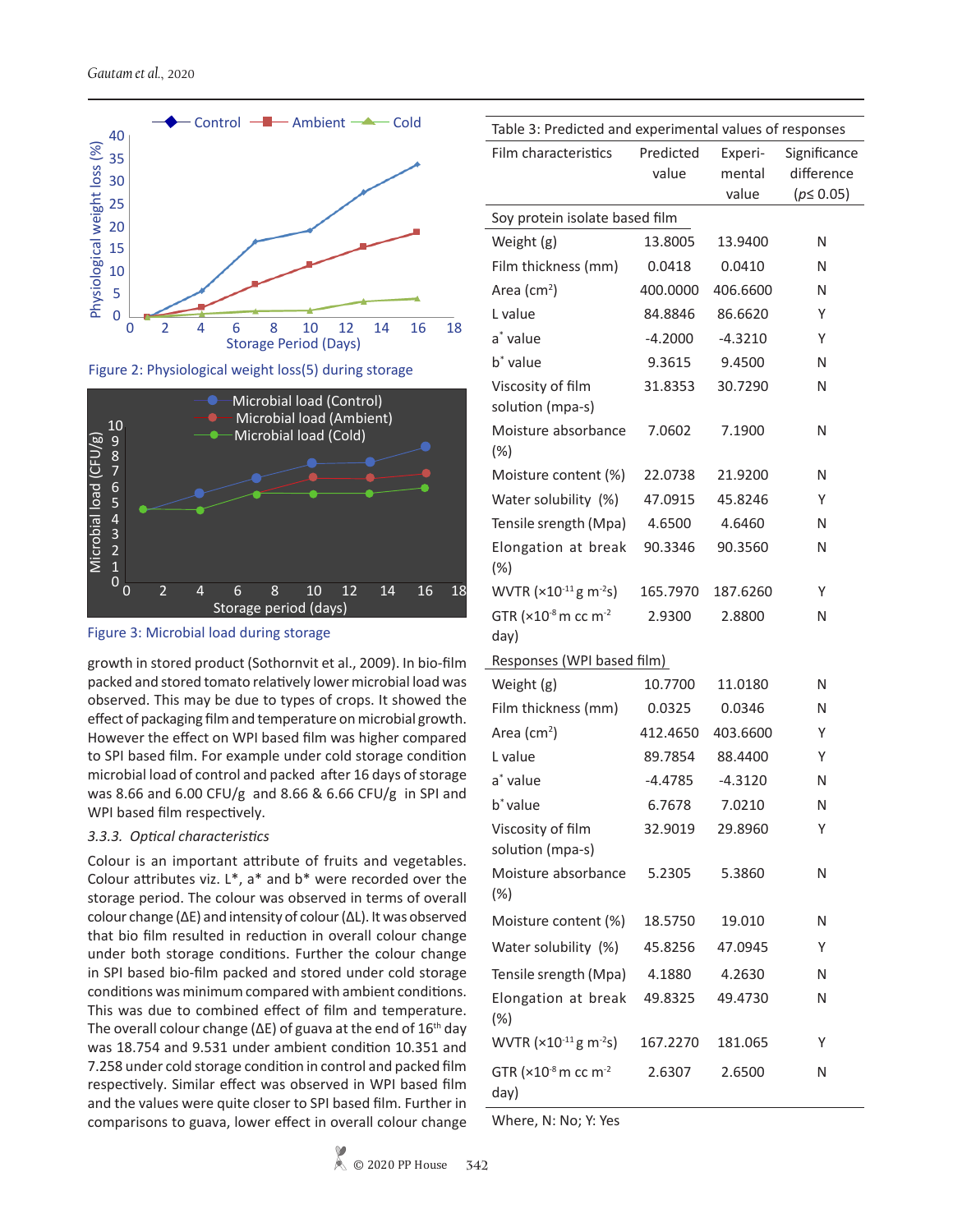(∆E) in bio-film packed and stored tomato under ambient and cold storage conditions was observed. This may be due to types of crops.

The colour observed in terms of intensity of colour (∆L) also showed the effect of packaging film and temperature. However the effect in WPI based film was higher compared to SPI based film. For example under cold storage condition value of ∆L after 16 days of storage was 6.60 and 3.93 in SPI and WPI based film respectively. Another finding was that the difference between ∆L values of control and packed was slightly lower compare to change in colour on ∆E basis. Coordinate L\*, representing the lightness of colour, significantly (*p*≤0.05) decreased during storage period for the all the samples.

## *3.3.4. Overall acceptability*

The overall acceptability was determined using hedonic scale for sensory evaluation of quality attributes viz appearance, colour, texture and flavour. It was observed that overall acceptability decreased with time in control as well as packed fruits under both storage conditions. The film resulted in retaining OA. The overall acceptability in SPI based bio-film packed and stored under cold storage conditions was higher compared with ambient conditions. This was due to combined effect of film and temperature. The OA in guava at the end of 16th day was 3.33 and 6.66 under ambient condition and 5.66 and 7.00 under cold storage condition in control and packed film respectively. Similar effect was observed in WPI based film and the values were quite closer to SPI based film. Further in comparison to guava high OA in bio-film packed and stored tomato was observed. This may be due to types of crops. The film had almost equal effect on retention of OA. Acceptance **o**f a food is basically the result of the interaction between food and man at a certain moment (Shepherd, 1989).

# **4. Conclusion**

The present study was under taken for development of nanoparticle embedded biodegradable polymers for packaging and storage of fruits and vegetables. Design of experiment was done by central composite rotatable design method using RSM methodology. Two process variables viz. pH (7-10) and sonication levels (0-100%) were taken and 12 responses were obtained. The predicted values (optimum values of responses given by RSM) were compared with experimental values (experimental conducted at optimum process parameters with pH: 8.5 and sonication level.

## **5. References**

Arvanitoyannis, I., 1999. Totally‐and‐partially biodegradable polymer blends based on natural and synthetic macromolecules: preparation and physical properties and potential as food packaging materials. Journal of macromolecular Sciences*-*Reviews in macromolecular chemistry and physics C39, 205−271.

- Almasi, H., Ghanbarzadeh, B., Entezami, A.A., 2009. Physicochemical properties of starch-CMC-nanoclay biodegradable films. International Journal of Biological Macromolecules 46, 1–5.
- Ashley, A.J., 1994. Permeability and plastic packaging, Polymer permeability, Comyn, Journal. (Ed.), Chapman and Hall, London, 269–308.
- Campose, C.A, Gerschenson, L.N., Flores, S.K., 2011. Development of edible films and coatings with antimicrobial activity. Food and Bioprocess Technology 4, 849–875.
- Cao, N., Fu, Y.H., He, J.H., 2007. Preparation and physical properties of soy protein isolate and gelatin composite films. Food Hydrocolloids 21, 1153–1162.
- Carbone,M., 2016*.* Silver nanoparticles in polymeric matrices for fresh food packaging. Journal of King Saud University Science 28, 273−279.
- Cha, D.S., Chinnan, M.S., 2004. Biopolymer-based antimicrobial packaging: a review. Critical Reviews in Food Science and nutrition 44, 223–237.
- Duncan, T.V., 2011. Applications of nanotechnology in food packaging and food safety: barrier materials, antimicrobials and sensors. Journal of Colloid and Interface Science 363(1), 1−24
- Ferreira, A.R.V., Alves, V.D., Coelhoso, I.M., 2016. Polysaccharide-based membranes in food packaging applications. Membranes (Basel) 6(2),22. doi: 10.3390/ membranes6020022.
- Gallocchio, F., Belluco, S., Ricci, A., 2015. Nanotechnology and food-brief overview of the current scenario. Procedia Food Science 5, 85−88.
- Gautam, R.B., Kumar, S., 2015. Effect of drying chamber for nano-particle embedded bio-degradable polymeric films. South Asian Journal Food Technology and Environment 1(3&4), 225−232.
- Gautam, R.B., Kumar, S., 2016. Development and characterization of nano-particle embedded whey protein isolate bio-degradable films. Progressive Research anInternational Journal 11(3), 178−183.
- Gautam, R.B., Kumar, S., 2016. Development and characterization of nano-particle embedded soy protein isolate bio-degradable films. International Journal of Bio-resource and Stress Management 7(2), 271−279.
- Gautam, R.B., Kumar, S., 2017. Development of Protein Based Films with Nanoparticle as Strengthening Material for Biodegradable Packaging – A Review. International Journal of Agriculture Innovations and Research 5(5), 790−805.
- Gennadios, A., 2002, Protein based films and coatings, CRC Press. Journal of Engineering and Technology*,* 672.
- Gennadios, A., Park, H.J., Weller, C.L., 1993b. Relative humidity and temperature effects on tensile strength of edible protein and cellulose ether films. Transactions of the ASAE 36, 1867–1872.